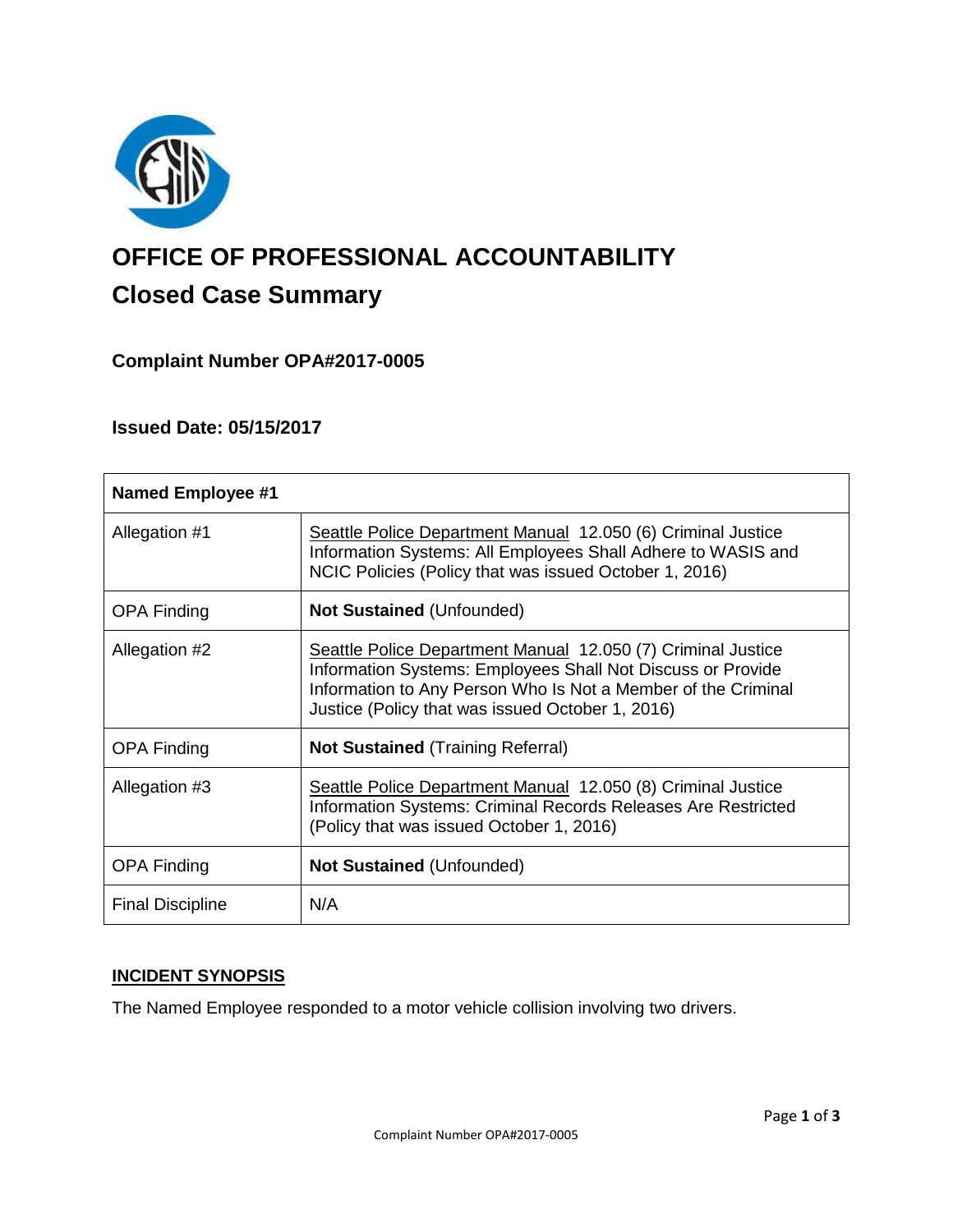## **COMPLAINT**

The complainants, supervisors within the Department, alleged that the Named Employee provided screen shots of a Department of Licensing (DOL) return obtained from his Mobile Data Terminal (MDT) to a motorist involved in a collision.

## **INVESTIGATION**

The OPA investigation included the following actions:

- 1. Review of the complaint memo
- 2. Search for and review of all relevant records and other evidence
- 3. Review of In-Car Videos
- 4. Interviews of SPD employees

## **ANALYSIS AND CONCLUSION**

The preponderance of the evidence supported the conclusion that the Named Employee did not access any Criminal History Database in connection with this incident.

The evidence from the OPA investigation showed that the Named Employee was attempting to assist a motorist who had been involved in a minor collision by retrieving information about the other involved driver which had already been shared between them. The Named Employee used his MDT in the police car to look up driver's license information so he could assist the motorist. No Criminal History Database was accessed as part of this search. However, the search itself was accomplished through something called an ACCESS switch. This is controlled and maintained by the Washington State Patrol and is used for criminal history checks. In order to give the motorist a record of the driver's information she needed, the Named Employee used the motorist's smart phone camera to take a photograph of the MDT screen and the information showing on it. No criminal history information was displayed on the screen. Nonetheless, the Named Employee should not have given the motorist access to the information on the screen. Rather, he could simply have written down on a piece of paper the information she needed and to which she was entitled. However, no unauthorized disclosure of criminal history information took place.

## **FINDINGS**

#### **Named Employee #1**

#### Allegation #1

A preponderance of the evidence supported the conclusion that the Named Employee did not access any Criminal History Database in connection with this incident. Therefore a finding of **Not Sustained** (Unfounded) was issued for *Criminal Justice Information Systems: All Employees Shall Adhere to WASIS and NCIC Policies.*